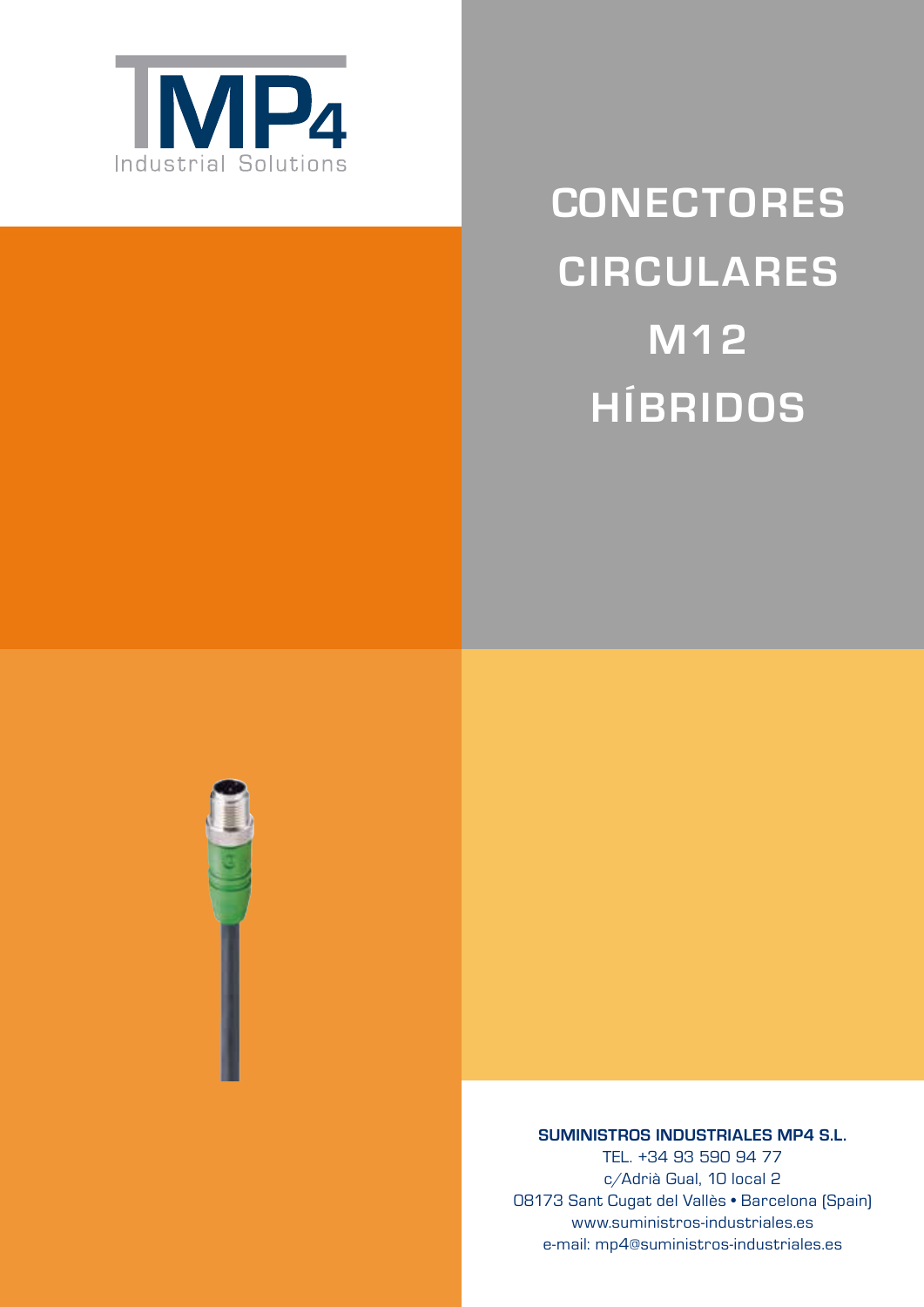# **M12 Hybrid Connectors**



# **Be certain. Belden.**

#### M12 Hybrid Connectors

The M12 Hybrid Connectors' innovative technology combines reliable power and data transmission while meeting industry Y-coding standards according to IEC 61076-2-113.

Together with Lumberg Automation's LioN-Power system, featuring I/O-Link and multiprotocol capability, the M12 Hybrid Connectors provide a complete connection solution with the reduced size needed for today's smaller and more intelligent devices.

The small size and light weight of the M12 Hybrid Connectors ease installation and maintenance efforts, while the high performance shielding concept enables more reliable power and data transmission. Up until now, engineers and installers had to use two separate connections to transfer both data and power.

The M12 Hybrid Connectors revolutionize connectivity by providing one interface that simultaneously transfers power up to 2 x 6A and data with speeds up to 100 Mbit/s.

M12 Hybrid Connectors are built to withstand harsh environments, including exposure to any kind of mechanical stress, such as the shock and vibration that comes with operating in high pressure cleaning processes (IP69K). The M12 Hybrid Connectors can handle the daily rigors of use with heavy equipment in the machine building, food and beverage, automotive, material handling, industrial automation and building automation industries.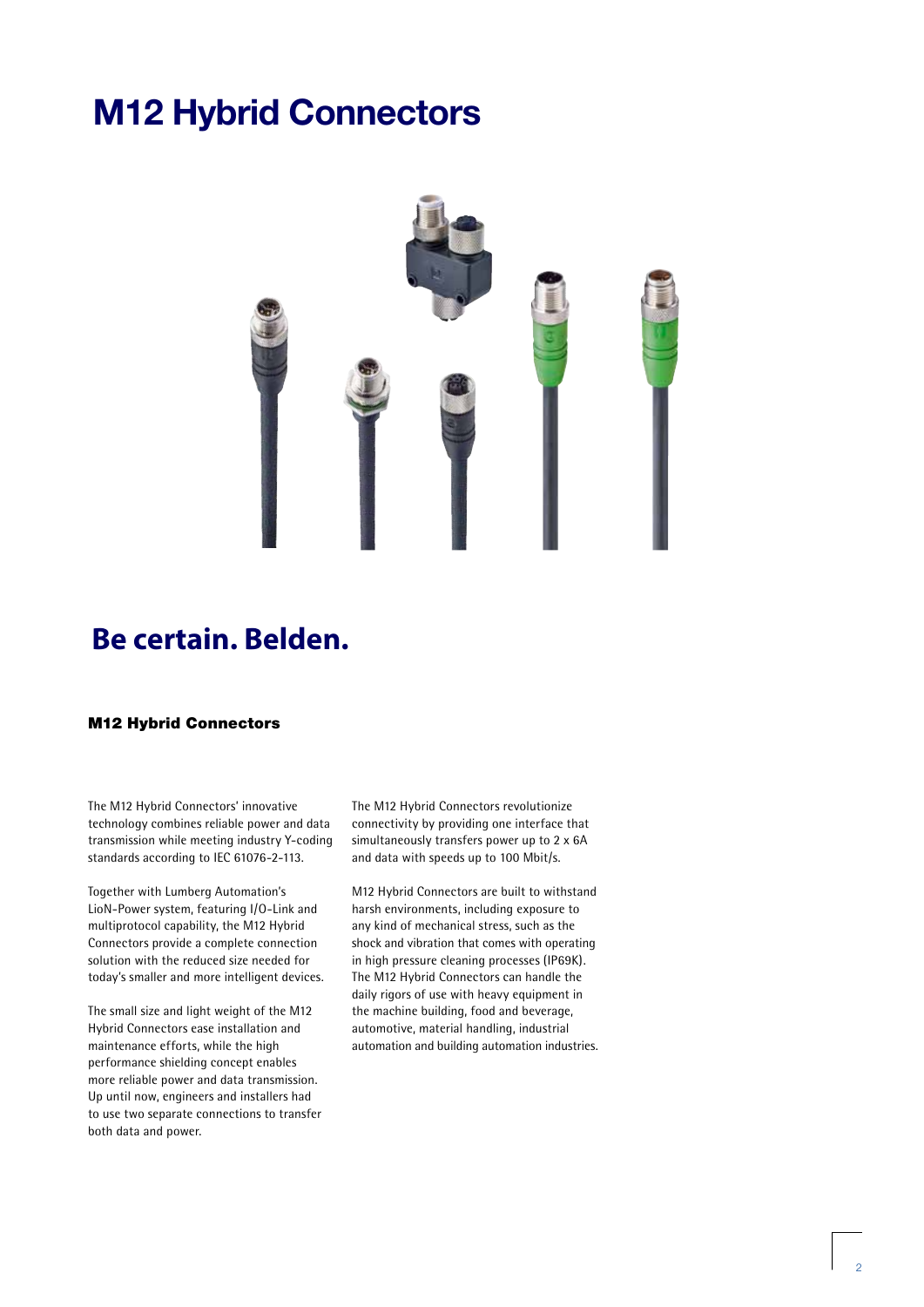# M12 Hybrid Single-Ended Overmolded Cordsets, 8-Pole (Y-Coded)

#### Technical Information

| <b>RSTS 8Y</b><br><b>Order Designation</b><br><b>RKTS 8Y</b><br><b>Description</b><br>M12 Hybrid single-ended molded cordset, female straight, 8-pole,<br>M12 Hybrid single-ended molded cordset, male straight, 8-pole,<br>Y-coded, 360° shielded, screw attachment transmits power and<br>(Fast Ethernet, 100 Mbit/s, Cat 5)<br>data (Fast Ethernet, 100 Mbit/s, Cat 5)<br>Male<br><b>Type Contact</b><br>Female<br><b>Number of Contacts</b><br>8 Pole $(4 + 4)$<br><b>Standard</b><br>IEC 61076-2-113<br><b>Construction Type</b><br>Y-Coded<br><b>Technical Data</b><br>50 V AC/DC<br><b>Rated Voltage</b><br><b>Rated Current</b><br>$0.5$ A (data) / 6 A (power)<br><b>Rated Impulse Voltage</b><br>$0.8$ kV<br>3 acc. to DIN EN 60664-1 (VDE 0110-1)<br><b>Pollution Degree</b><br><b>Environmental Conditions</b><br>Protection Class (IEC 60529)<br>IP65, IP67, IP69K (only when mated to associated counterparts)<br>-40 °C to +90 °C, notice derating<br>Temperature Range (connector)<br><b>Technical Drawing</b><br>0.145<br>0.145<br>M12 x<br>24<br>ß <sup>9</sup><br>46,8<br>G | <b>Product Description</b> |  |                                                                   |  |  |  |  |
|------------------------------------------------------------------------------------------------------------------------------------------------------------------------------------------------------------------------------------------------------------------------------------------------------------------------------------------------------------------------------------------------------------------------------------------------------------------------------------------------------------------------------------------------------------------------------------------------------------------------------------------------------------------------------------------------------------------------------------------------------------------------------------------------------------------------------------------------------------------------------------------------------------------------------------------------------------------------------------------------------------------------------------------------------------------------------------------------|----------------------------|--|-------------------------------------------------------------------|--|--|--|--|
|                                                                                                                                                                                                                                                                                                                                                                                                                                                                                                                                                                                                                                                                                                                                                                                                                                                                                                                                                                                                                                                                                                |                            |  |                                                                   |  |  |  |  |
|                                                                                                                                                                                                                                                                                                                                                                                                                                                                                                                                                                                                                                                                                                                                                                                                                                                                                                                                                                                                                                                                                                |                            |  |                                                                   |  |  |  |  |
|                                                                                                                                                                                                                                                                                                                                                                                                                                                                                                                                                                                                                                                                                                                                                                                                                                                                                                                                                                                                                                                                                                |                            |  | Y-coded, 360° shielded, screw attachment transmits power and data |  |  |  |  |
|                                                                                                                                                                                                                                                                                                                                                                                                                                                                                                                                                                                                                                                                                                                                                                                                                                                                                                                                                                                                                                                                                                |                            |  |                                                                   |  |  |  |  |
|                                                                                                                                                                                                                                                                                                                                                                                                                                                                                                                                                                                                                                                                                                                                                                                                                                                                                                                                                                                                                                                                                                |                            |  |                                                                   |  |  |  |  |
|                                                                                                                                                                                                                                                                                                                                                                                                                                                                                                                                                                                                                                                                                                                                                                                                                                                                                                                                                                                                                                                                                                |                            |  |                                                                   |  |  |  |  |
|                                                                                                                                                                                                                                                                                                                                                                                                                                                                                                                                                                                                                                                                                                                                                                                                                                                                                                                                                                                                                                                                                                |                            |  |                                                                   |  |  |  |  |
|                                                                                                                                                                                                                                                                                                                                                                                                                                                                                                                                                                                                                                                                                                                                                                                                                                                                                                                                                                                                                                                                                                |                            |  |                                                                   |  |  |  |  |
|                                                                                                                                                                                                                                                                                                                                                                                                                                                                                                                                                                                                                                                                                                                                                                                                                                                                                                                                                                                                                                                                                                |                            |  |                                                                   |  |  |  |  |
|                                                                                                                                                                                                                                                                                                                                                                                                                                                                                                                                                                                                                                                                                                                                                                                                                                                                                                                                                                                                                                                                                                |                            |  |                                                                   |  |  |  |  |
|                                                                                                                                                                                                                                                                                                                                                                                                                                                                                                                                                                                                                                                                                                                                                                                                                                                                                                                                                                                                                                                                                                |                            |  |                                                                   |  |  |  |  |
|                                                                                                                                                                                                                                                                                                                                                                                                                                                                                                                                                                                                                                                                                                                                                                                                                                                                                                                                                                                                                                                                                                |                            |  |                                                                   |  |  |  |  |
|                                                                                                                                                                                                                                                                                                                                                                                                                                                                                                                                                                                                                                                                                                                                                                                                                                                                                                                                                                                                                                                                                                |                            |  |                                                                   |  |  |  |  |
|                                                                                                                                                                                                                                                                                                                                                                                                                                                                                                                                                                                                                                                                                                                                                                                                                                                                                                                                                                                                                                                                                                |                            |  |                                                                   |  |  |  |  |
|                                                                                                                                                                                                                                                                                                                                                                                                                                                                                                                                                                                                                                                                                                                                                                                                                                                                                                                                                                                                                                                                                                |                            |  |                                                                   |  |  |  |  |
|                                                                                                                                                                                                                                                                                                                                                                                                                                                                                                                                                                                                                                                                                                                                                                                                                                                                                                                                                                                                                                                                                                |                            |  |                                                                   |  |  |  |  |
| $L =$ Standard length of cable                                                                                                                                                                                                                                                                                                                                                                                                                                                                                                                                                                                                                                                                                                                                                                                                                                                                                                                                                                                                                                                                 |                            |  |                                                                   |  |  |  |  |

#### Pin Assignment



1 = white/orange 2 = orange 3 = white/green 4 = green 5 = blue 6 = white 7 = brown 8 = black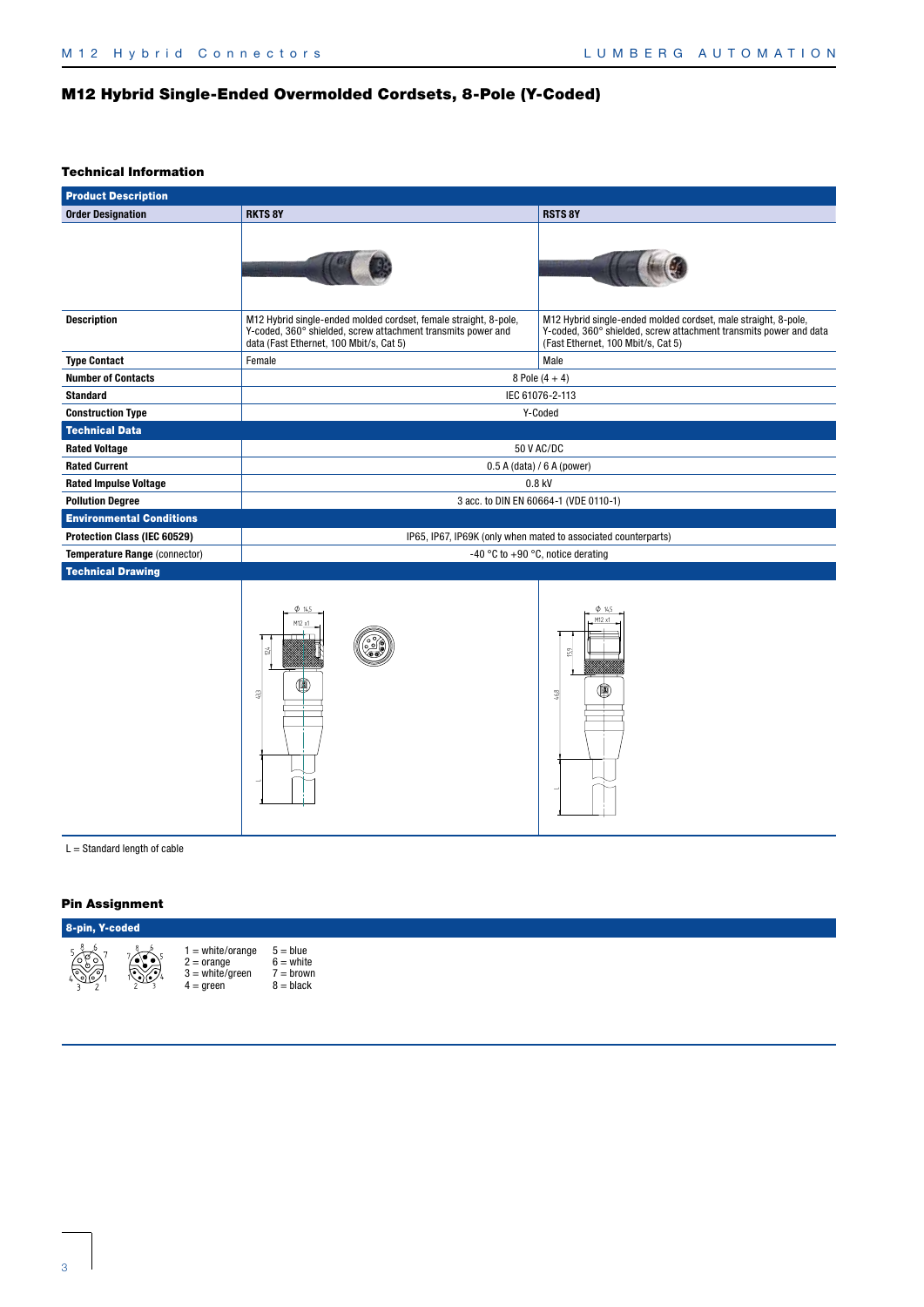| <b>Order No.</b> | <b>Order Designation</b> | <b>No. of Pins</b> | <b>Jacket</b> | <b>Conductor Size</b>                            | <b>Characteristics</b> |
|------------------|--------------------------|--------------------|---------------|--------------------------------------------------|------------------------|
| 934845001        | RKTS 8Y-922/2 M          | 8                  | PUR, black    | 4x26AWG (data) and 4x0.75mm <sup>2</sup> (power) | ¦((·1<br>UL            |
| 934845002        | RKTS 8Y-922/5 M          | 8                  | PUR, black    | 4x26AWG (data) and 4x0.75mm <sup>2</sup> (power) | ∰H+)) <br>UL           |
| 934845003        | RKTS 8Y-922/10 M         | 8                  | PUR, black    | 4x26AWG (data) and 4x0.75mm <sup>2</sup> (power) | ∰+0) <br><b>UL</b>     |
| 934845004        | RKTS 8Y-922/15 M         | 8                  | PUR, black    | $4x26AWG$ (data) and $4x0.75mm^2$ (power)        | ∰+0) <br>UL            |
| 934845005        | RKTS 8Y-922/20 M         | 8                  | PUR, black    | 4x26AWG (data) and 4x0.75mm <sup>2</sup> (power) | ∰+0) <br><b>UL</b>     |
| 934845006        | RKTS 8Y-922/25 M         | 8                  | PUR, black    | 4x26AWG (data) and 4x0.75mm <sup>2</sup> (power) | ∰+)) <br><b>UL</b>     |
| 934847001        | RSTS 8Y-922/2 M          | 8                  | PUR, black    | 4x26AWG (data) and 4x0.75mm <sup>2</sup> (power) | ∰+)) <br><b>UL</b>     |
| 934847002        | RSTS 8Y-922/5 M          | 8                  | PUR. black    | 4x26AWG (data) and 4x0.75mm <sup>2</sup> (power) | ∰+)) <br><b>UL</b>     |
| 934847003        | RSTS 8Y-922/10 M         | 8                  | PUR, black    | 4x26AWG (data) and 4x0.75mm <sup>2</sup> (power) | ∰H+))<br><b>UL</b>     |
| 934847004        | RSTS 8Y-922/15 M         | 8                  | PUR, black    | 4x26AWG (data) and 4x0.75mm <sup>2</sup> (power) | ∰H+))<br><b>UL</b>     |
| 934847005        | RSTS 8Y-922/20 M         | 8                  | PUR, black    | 4x26AWG (data) and 4x0.75mm <sup>2</sup> (power) | ∰H+))<br><b>UL</b>     |
| 934847006        | RSTS 8Y-922/25 M         | 8                  | PUR, black    | 4x26AWG (data) and 4x0.75mm <sup>2</sup> (power) | ∰+))<br><b>UL</b>      |

Special circuitry available upon request

Use of the product in aggressive media must be checked on a case-by-case basis. Subject to technical modification.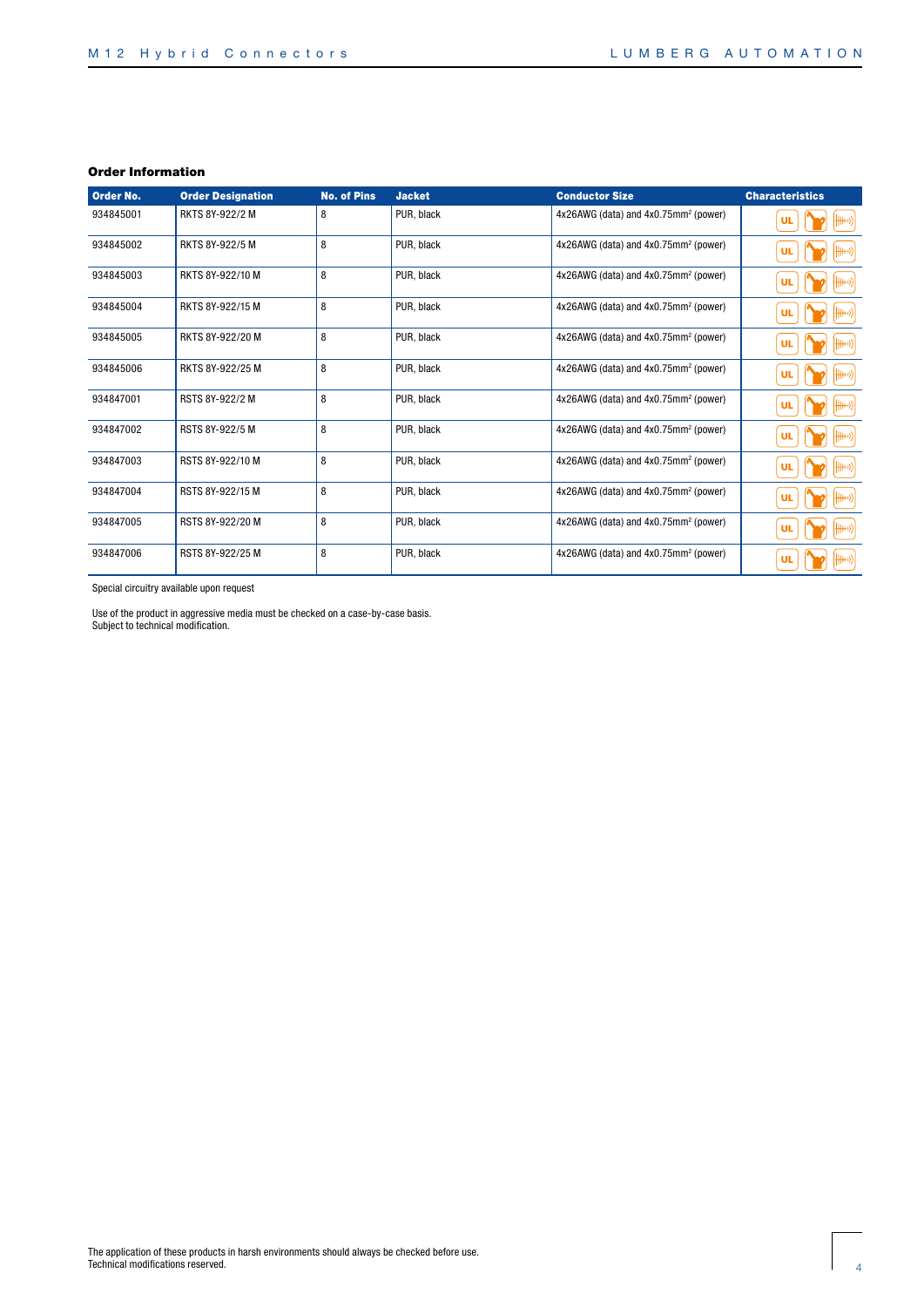# M12 Hybrid Double-Ended Overmolded Cordsets, 8-Pole (Y-Coded)

#### Technical Information

| <b>Product Description</b>                                    |                                                                                                                                                                                                     |                                                                                                                                                                                                   |                                                                                                                                                                                                       |
|---------------------------------------------------------------|-----------------------------------------------------------------------------------------------------------------------------------------------------------------------------------------------------|---------------------------------------------------------------------------------------------------------------------------------------------------------------------------------------------------|-------------------------------------------------------------------------------------------------------------------------------------------------------------------------------------------------------|
| <b>Order Designation</b>                                      | <b>RSTS 8Y-RKTS 8Y</b>                                                                                                                                                                              | <b>RSTS 8Y-RSTS 8Y</b>                                                                                                                                                                            | <b>RKTS 8Y-RKTS 8Y</b>                                                                                                                                                                                |
|                                                               |                                                                                                                                                                                                     |                                                                                                                                                                                                   |                                                                                                                                                                                                       |
| <b>Description</b>                                            | M12 Hybrid double-ended molded cordset,<br>male straight to female straight, 8-pole,<br>Y-coded, 360° shielded, screw attachment<br>transmits power and data (Fast Ethernet,<br>100 Mbit/s, Cat 5). | M12 Hybrid double-ended molded cordset,<br>male straight to male straight, 8-pole,<br>Y-coded, 360° shielded, screw attachment<br>transmits power and data (Fast Ethernet,<br>100 Mbit/s, Cat 5). | M12 Hybrid double-ended molded cordset,<br>female straight to female straight, 8-pole,<br>Y-coded, 360° shielded, screw attachment<br>transmits power and data (Fast Ethernet,<br>100 Mbit/s, Cat 5). |
| <b>Type Contact</b>                                           | Male to Female                                                                                                                                                                                      | Male to Male                                                                                                                                                                                      | Female to Female                                                                                                                                                                                      |
| <b>Number of Contacts</b>                                     |                                                                                                                                                                                                     | 8 Pole $(4 + 4)$                                                                                                                                                                                  |                                                                                                                                                                                                       |
| <b>Standard</b>                                               |                                                                                                                                                                                                     | IEC 61076-2-113                                                                                                                                                                                   |                                                                                                                                                                                                       |
| <b>Construction Type</b>                                      |                                                                                                                                                                                                     | Y-Coded                                                                                                                                                                                           |                                                                                                                                                                                                       |
| <b>Technical Data</b>                                         |                                                                                                                                                                                                     |                                                                                                                                                                                                   |                                                                                                                                                                                                       |
| <b>Rated Voltage</b>                                          |                                                                                                                                                                                                     | 50 V AC/DC                                                                                                                                                                                        |                                                                                                                                                                                                       |
| <b>Rated Current</b>                                          |                                                                                                                                                                                                     | $0.5$ A (data) / 6 A (power)                                                                                                                                                                      |                                                                                                                                                                                                       |
| <b>Rated Impulse Voltage</b>                                  |                                                                                                                                                                                                     | $0.8$ kV                                                                                                                                                                                          |                                                                                                                                                                                                       |
| <b>Pollution Degree</b>                                       |                                                                                                                                                                                                     | 3 acc. to DIN EN 60664-1 (VDE 0110-1)                                                                                                                                                             |                                                                                                                                                                                                       |
| <b>Environmental Conditions</b>                               |                                                                                                                                                                                                     |                                                                                                                                                                                                   |                                                                                                                                                                                                       |
| Protection Class (IEC 60529)<br>Temperature Range (connector) |                                                                                                                                                                                                     | IP65, IP67, IP69K (only when mated to associated counterparts)<br>-40 °C to +90 °C, notice derating                                                                                               |                                                                                                                                                                                                       |
| <b>Technical Drawing</b>                                      |                                                                                                                                                                                                     |                                                                                                                                                                                                   |                                                                                                                                                                                                       |
|                                                               | M12x<br>68                                                                                                                                                                                          |                                                                                                                                                                                                   | M12 x<br>2                                                                                                                                                                                            |

 $L = \text{Standard length of cable}$ 

| 8-pin, Y-coded |  |                                                                               |                                                         |  |  |
|----------------|--|-------------------------------------------------------------------------------|---------------------------------------------------------|--|--|
|                |  | $1 = white/orange$<br>$2 = \text{orange}$<br>$3 = white/green$<br>$4 =$ green | $5 = blue$<br>$6 =$ white<br>$7 =$ brown<br>$8 =$ black |  |  |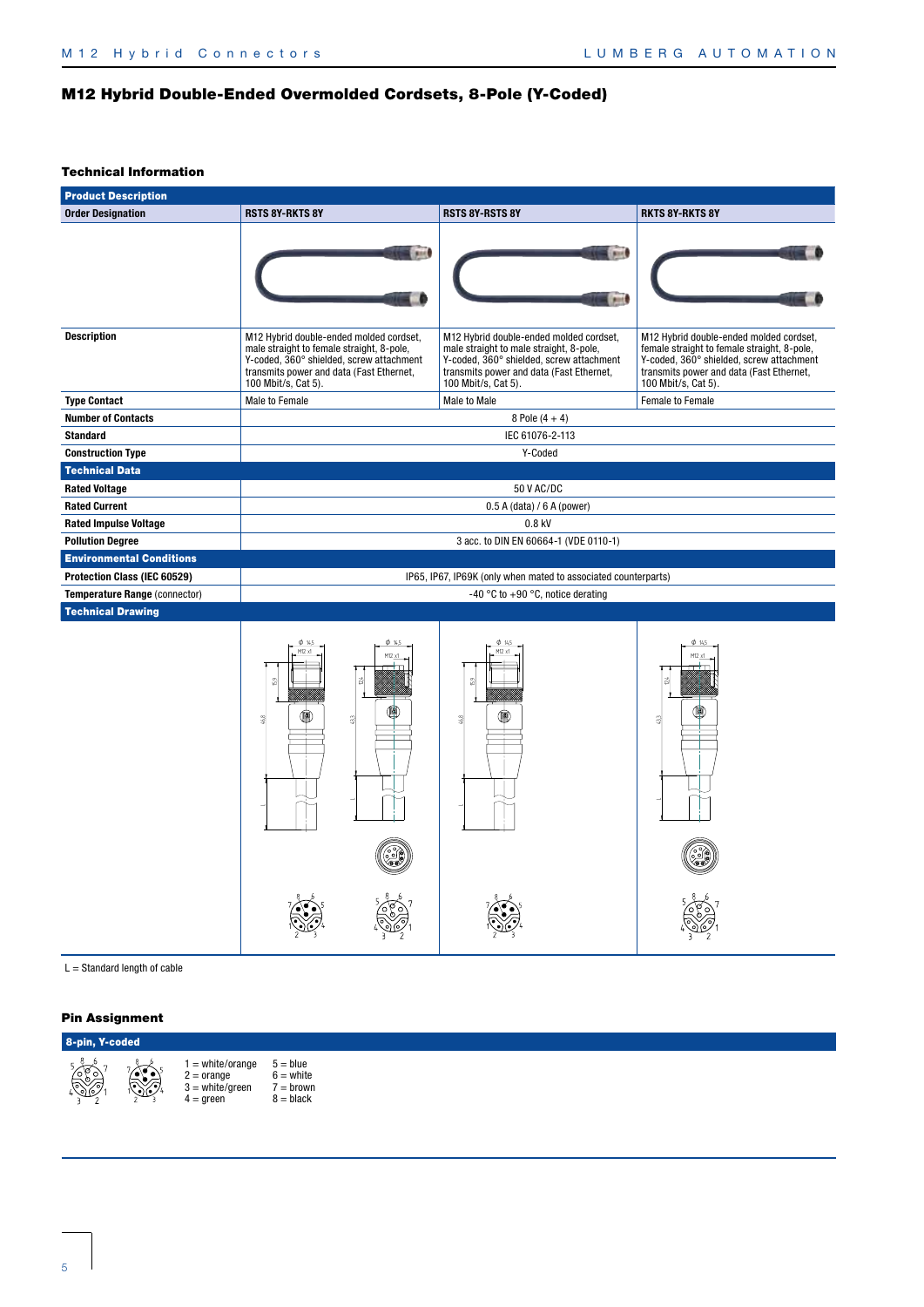| Order No. | <b>Order Designation</b>  | <b>No. of Pins</b> | <b>Jacket</b> | <b>Conductor Size</b>                            | <b>Characteristics</b>     |
|-----------|---------------------------|--------------------|---------------|--------------------------------------------------|----------------------------|
| 934966001 | RSTS 8Y-RKTS 8Y-922/0.3 M | 8                  | PUR, black    | 4x26AWG (data) and 4x0.75mm <sup>2</sup> (power) | ∰H+)) <br><b>UL</b>        |
| 934966002 | RSTS 8Y-RKTS 8Y-922/0.6 M | 8                  | PUR, black    | 4x26AWG (data) and 4x0.75mm <sup>2</sup> (power) | UL<br>∰H))                 |
| 934966003 | RSTS 8Y-RKTS 8Y-922/1 M   | 8                  | PUR, black    | 4x26AWG (data) and 4x0.75mm <sup>2</sup> (power) | <b>UL</b><br>∰H+))         |
| 934966004 | RSTS 8Y-RKTS 8Y-922/2 M   | 8                  | PUR, black    | 4x26AWG (data) and 4x0.75mm <sup>2</sup> (power) | UL<br>∰H+>))               |
| 934966005 | RSTS 8Y-RKTS 8Y-922/3 M   | 8                  | PUR, black    | 4x26AWG (data) and 4x0.75mm <sup>2</sup> (power) | UL<br>¦llt+))              |
| 934966006 | RSTS 8Y-RKTS 8Y-922/5 M   | 8                  | PUR, black    | 4x26AWG (data) and 4x0.75mm <sup>2</sup> (power) | UL<br>¦ll+))               |
| 934966007 | RSTS 8Y-RKTS 8Y-922/10 M  | 8                  | PUR, black    | 4x26AWG (data) and 4x0.75mm <sup>2</sup> (power) | UL<br>¦ll+))               |
| 934966008 | RSTS 8Y-RKTS 8Y-922/15 M  | 8                  | PUR, black    | 4x26AWG (data) and 4x0.75mm <sup>2</sup> (power) | <b>UL</b><br>¦ll+))        |
| 934966101 | RKTS 8Y-RKTS 8Y-922/0.3 M | 8                  | PUR, black    | 4x26AWG (data) and 4x0.75mm <sup>2</sup> (power) | UL<br>¦ll+))               |
| 934966102 | RKTS 8Y-RKTS 8Y-922/0.6 M | 8                  | PUR, black    | 4x26AWG (data) and 4x0.75mm <sup>2</sup> (power) | UL<br>∰H+))                |
| 934966103 | RKTS 8Y-RKTS 8Y-922/1 M   | 8                  | PUR, black    | 4x26AWG (data) and 4x0.75mm <sup>2</sup> (power) | UL<br>∰H+))                |
| 934966104 | RKTS 8Y-RKTS 8Y-922/2 M   | 8                  | PUR, black    | 4x26AWG (data) and 4x0.75mm <sup>2</sup> (power) | UL<br>¦ll+))               |
| 934966105 | RKTS 8Y-RKTS 8Y-922/3 M   | 8                  | PUR, black    | 4x26AWG (data) and 4x0.75mm <sup>2</sup> (power) | UL.<br>₩1)                 |
| 934966106 | RKTS 8Y-RKTS 8Y-922/5 M   | 8                  | PUR, black    | 4x26AWG (data) and 4x0.75mm <sup>2</sup> (power) | UL.<br>∰H+))               |
| 934966107 | RKTS 8Y-RKTS 8Y-922/10 M  | 8                  | PUR, black    | 4x26AWG (data) and 4x0.75mm <sup>2</sup> (power) | UL.<br>∰H+))               |
| 934966108 | RKTS 8Y-RKTS 8Y-922/15 M  | 8                  | PUR, black    | 4x26AWG (data) and 4x0.75mm <sup>2</sup> (power) | UL.<br><del>   </del>  +)) |
| 934966301 | RSTS 8Y-RSTS 8Y-922/0,3 M | 8                  | PUR, black    | 4x26AWG (data) and 4x0.75mm <sup>2</sup> (power) | UL.<br>¦∰+))               |
| 934966302 | RSTS 8Y-RSTS 8Y-922/0,6 M | 8                  | PUR, black    | 4x26AWG (data) and 4x0.75mm <sup>2</sup> (power) | UL.<br>((⊶#                |
| 934966303 | RSTS 8Y-RSTS 8Y-922/1 M   | 8                  | PUR, black    | 4x26AWG (data) and 4x0.75mm <sup>2</sup> (power) | UL<br>¦((·+                |
| 934966304 | RSTS 8Y-RSTS 8Y-922/2 M   | 8                  | PUR, black    | 4x26AWG (data) and 4x0.75mm <sup>2</sup> (power) | UL<br>((HH+)               |
| 934966305 | RSTS 8Y-RSTS 8Y-922/3 M   | 8                  | PUR, black    | $4x26AWG$ (data) and $4x0.75mm^2$ (power)        | <b>UL</b><br>¦((·⊬         |
| 934966306 | RSTS 8Y-RSTS 8Y-922/5 M   | 8                  | PUR, black    | 4x26AWG (data) and 4x0.75mm <sup>2</sup> (power) | + ) <br>UL                 |
| 934966307 | RSTS 8Y-RSTS 8Y-922/10 M  | 8                  | PUR, black    | 4x26AWG (data) and 4x0.75mm <sup>2</sup> (power) | UL<br>¦llt+))              |
| 934966308 | RSTS 8Y-RSTS 8Y-922/15 M  | 8                  | PUR, black    | 4x26AWG (data) and 4x0.75mm <sup>2</sup> (power) | ∰H+))<br>UL                |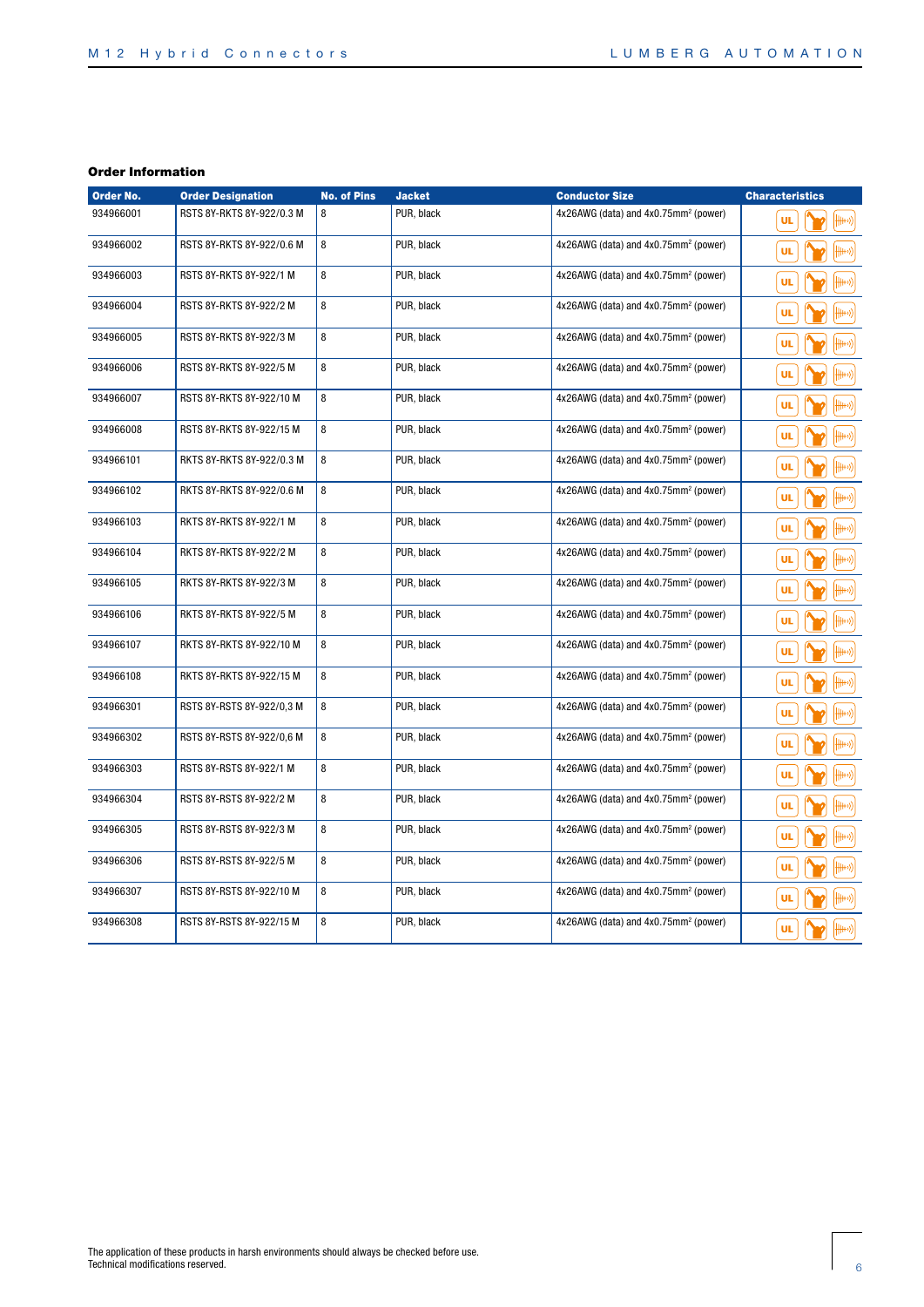# M12 Hybrid Double-Ended Overmolded Cordsets, 8-Pole (Y-Coded)

#### Technical Information

| <b>Product Description</b>      |                                                                                                                                                                                                             |                                                                                                                                                                                                          |  |  |  |  |  |
|---------------------------------|-------------------------------------------------------------------------------------------------------------------------------------------------------------------------------------------------------------|----------------------------------------------------------------------------------------------------------------------------------------------------------------------------------------------------------|--|--|--|--|--|
| <b>Order Designation</b>        | <b>RSTS 8Y-RKHS 8Y</b>                                                                                                                                                                                      | <b>RSHS 8Y-RKTS 8Y</b>                                                                                                                                                                                   |  |  |  |  |  |
|                                 |                                                                                                                                                                                                             |                                                                                                                                                                                                          |  |  |  |  |  |
| <b>Description</b>              | M12 Hybrid double-ended molded cordset, male straight to female<br>straight receptacle, 8-pole, Y-coded, 360° shielded, screw<br>attachment transmits power and data (Fast Ethernet, 100 Mbit/s,<br>Cat 5). | M12 Hybrid double-ended molded cordset, male straight receptacle<br>to female straight, 8-pole, Y-coded, 360° shielded, screw attachment<br>transmits power and data (Fast Ethernet, 100 Mbit/s, Cat 5). |  |  |  |  |  |
| <b>Type Contact</b>             | Male to Female                                                                                                                                                                                              | Male to Female                                                                                                                                                                                           |  |  |  |  |  |
| <b>Number of Contacts</b>       | 8 Pole $(4 + 4)$                                                                                                                                                                                            |                                                                                                                                                                                                          |  |  |  |  |  |
| <b>Standard</b>                 | IEC 61076-2-113                                                                                                                                                                                             |                                                                                                                                                                                                          |  |  |  |  |  |
| <b>Construction Type</b>        | Y-Coded                                                                                                                                                                                                     |                                                                                                                                                                                                          |  |  |  |  |  |
| <b>Technical Data</b>           |                                                                                                                                                                                                             |                                                                                                                                                                                                          |  |  |  |  |  |
| <b>Rated Voltage</b>            | 50 V AC/DC                                                                                                                                                                                                  |                                                                                                                                                                                                          |  |  |  |  |  |
| <b>Rated Current</b>            | $0.5$ A (data) / 6 A (power)                                                                                                                                                                                |                                                                                                                                                                                                          |  |  |  |  |  |
| <b>Rated Impulse Voltage</b>    | $0.8$ kV                                                                                                                                                                                                    |                                                                                                                                                                                                          |  |  |  |  |  |
| <b>Pollution Degree</b>         | 3 acc. to DIN EN 60664-1 (VDE 0110-1)                                                                                                                                                                       |                                                                                                                                                                                                          |  |  |  |  |  |
| <b>Environmental Conditions</b> |                                                                                                                                                                                                             |                                                                                                                                                                                                          |  |  |  |  |  |
| Protection Class (IEC 60529)    | IP65, IP67, IP69K (only when mated to associated counterparts)                                                                                                                                              |                                                                                                                                                                                                          |  |  |  |  |  |
| Temperature Range (connector)   | -40 °C to +90 °C, notice derating                                                                                                                                                                           |                                                                                                                                                                                                          |  |  |  |  |  |
| <b>Technical Drawing</b>        |                                                                                                                                                                                                             |                                                                                                                                                                                                          |  |  |  |  |  |
|                                 |                                                                                                                                                                                                             |                                                                                                                                                                                                          |  |  |  |  |  |

 $\sim$ 

*FRQWDFWDVVLJQPHQW*



*QXPEHURISROHV*

*FRORUFRGH*

 $L =$  Standard length of cable

| 8-pin, Y-coded |  |                                                                              |                                                         |  |  |  |
|----------------|--|------------------------------------------------------------------------------|---------------------------------------------------------|--|--|--|
|                |  | $1 = white/orange$<br>$2 = \text{orange}$<br>$3 = white/area$<br>$4 =$ qreen | $5 = blue$<br>$6 =$ white<br>$7 =$ brown<br>$8 = black$ |  |  |  |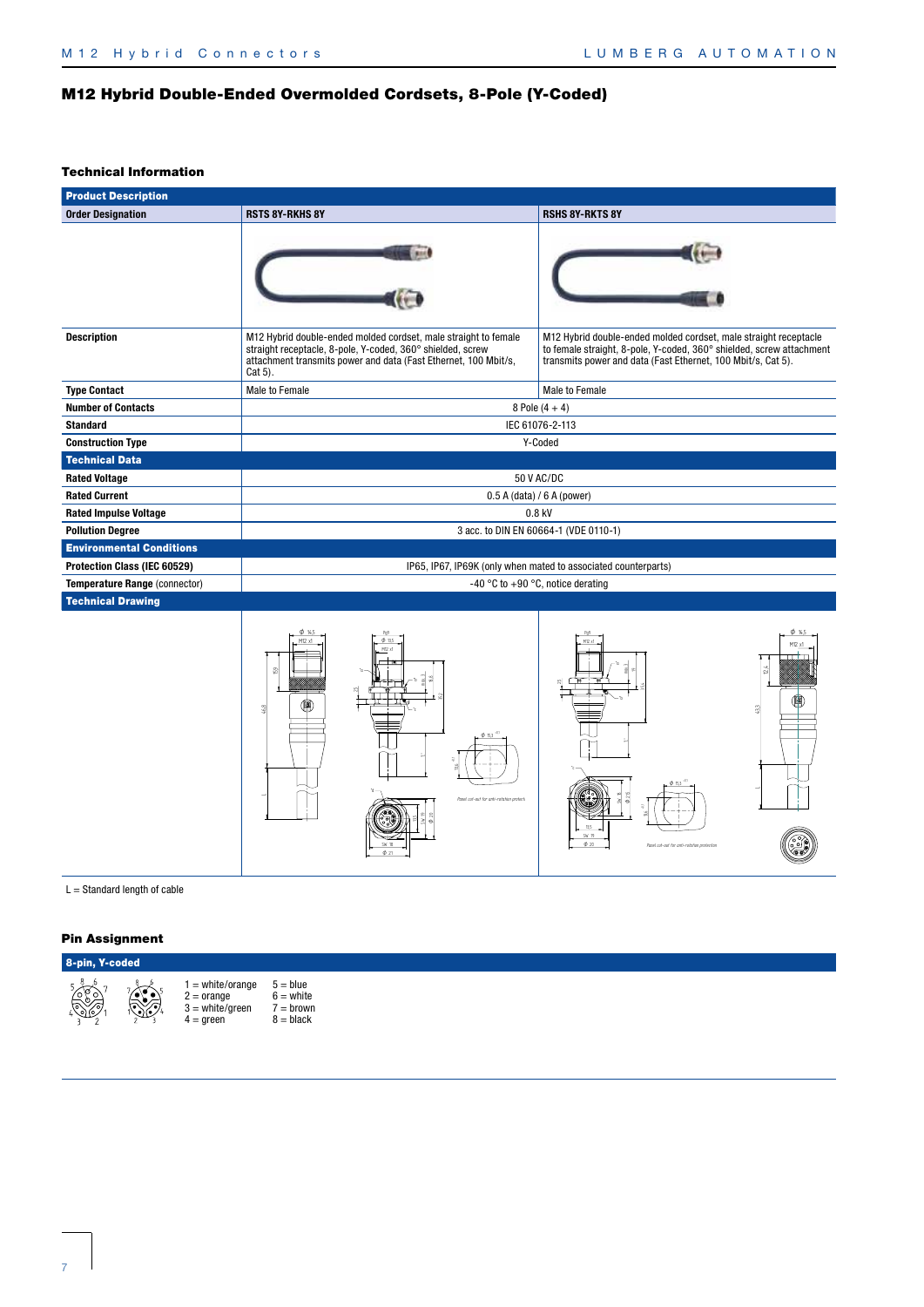| Order No. | <b>Order Designation</b>  | <b>No. of Pins</b> | <b>Jacket</b> | <b>Conductor Size</b>                            | <b>Characteristics</b>                                                                              |
|-----------|---------------------------|--------------------|---------------|--------------------------------------------------|-----------------------------------------------------------------------------------------------------|
| 934966201 | RSTS 8Y-RKHS 8Y-922/0.3 M | 8                  | PUR. black    | 4x26AWG (data) and 4x0.75mm <sup>2</sup> (power) | $\left \left \left \left \left \left \left \right \right \right \right \right \right $<br><b>UL</b> |
| 934966202 | RSTS 8Y-RKHS 8Y-922/0.6 M | 8                  | PUR, black    | 4x26AWG (data) and 4x0.75mm <sup>2</sup> (power) | #+))<br><b>UL</b>                                                                                   |
| 934966203 | RSTS 8Y-RKHS 8Y-922/1 M   | 8                  | PUR, black    | 4x26AWG (data) and 4x0.75mm <sup>2</sup> (power) | $\ket{+ + 0}$<br>UL                                                                                 |
| 934966204 | RSTS 8Y-RKHS 8Y-922/2 M   | 8                  | PUR, black    | 4x26AWG (data) and 4x0.75mm <sup>2</sup> (power) | UL                                                                                                  |
| 934966205 | RSTS 8Y-RKHS 8Y-922/3 M   | 8                  | PUR, black    | 4x26AWG (data) and 4x0.75mm <sup>2</sup> (power) | ¦∰H+))<br><b>UL</b>                                                                                 |
| 934966206 | RSTS 8Y-RKHS 8Y-922/5 M   | 8                  | PUR, black    | 4x26AWG (data) and 4x0.75mm <sup>2</sup> (power) | +0)<br>UL                                                                                           |
| 934966207 | RSTS 8Y-RKHS 8Y-922/10 M  | 8                  | PUR, black    | 4x26AWG (data) and 4x0.75mm <sup>2</sup> (power) | #+))<br><b>UL</b>                                                                                   |
| 934966208 | RSTS 8Y-RKHS 8Y-922/15 M  | 8                  | PUR. black    | 4x26AWG (data) and 4x0.75mm <sup>2</sup> (power) | #+))<br><b>UL</b>                                                                                   |
| 934966501 | RSHS 8Y-RKTS 8Y-922/0.3 M | 8                  | PUR, black    | 4x26AWG (data) and 4x0.75mm <sup>2</sup> (power) | $\ket{\mathop{\#}\mapsto}$<br><b>UL</b>                                                             |
| 934966502 | RSHS 8Y-RKTS 8Y-922/0.6 M | 8                  | PUR, black    | 4x26AWG (data) and 4x0.75mm <sup>2</sup> (power) | ((+         <br><b>UL</b>                                                                           |
| 934966503 | RSHS 8Y-RKTS 8Y-922/1 M   | 8                  | PUR, black    | 4x26AWG (data) and 4x0.75mm <sup>2</sup> (power) | +))<br><b>UL</b>                                                                                    |
| 934966504 | RSHS 8Y-RKTS 8Y-922/2 M   | 8                  | PUR. black    | 4x26AWG (data) and 4x0.75mm <sup>2</sup> (power) | +))<br><b>UL</b>                                                                                    |
| 934966505 | RSHS 8Y-RKTS 8Y-922/3 M   | 8                  | PUR, black    | 4x26AWG (data) and 4x0.75mm <sup>2</sup> (power) | #+))<br><b>UL</b>                                                                                   |
| 934966506 | RSHS 8Y-RKTS 8Y-922/5 M   | 8                  | PUR, black    | 4x26AWG (data) and 4x0.75mm <sup>2</sup> (power) | #+))<br><b>UL</b>                                                                                   |
| 934966507 | RSHS 8Y-RKTS 8Y-922/10 M  | 8                  | PUR, black    | 4x26AWG (data) and 4x0.75mm <sup>2</sup> (power) | +))<br>UL                                                                                           |
| 934966508 | RSHS 8Y-RKTS 8Y-922/15 M  | 8                  | PUR, black    | 4x26AWG (data) and 4x0.75mm <sup>2</sup> (power) | ##))<br><b>UL</b>                                                                                   |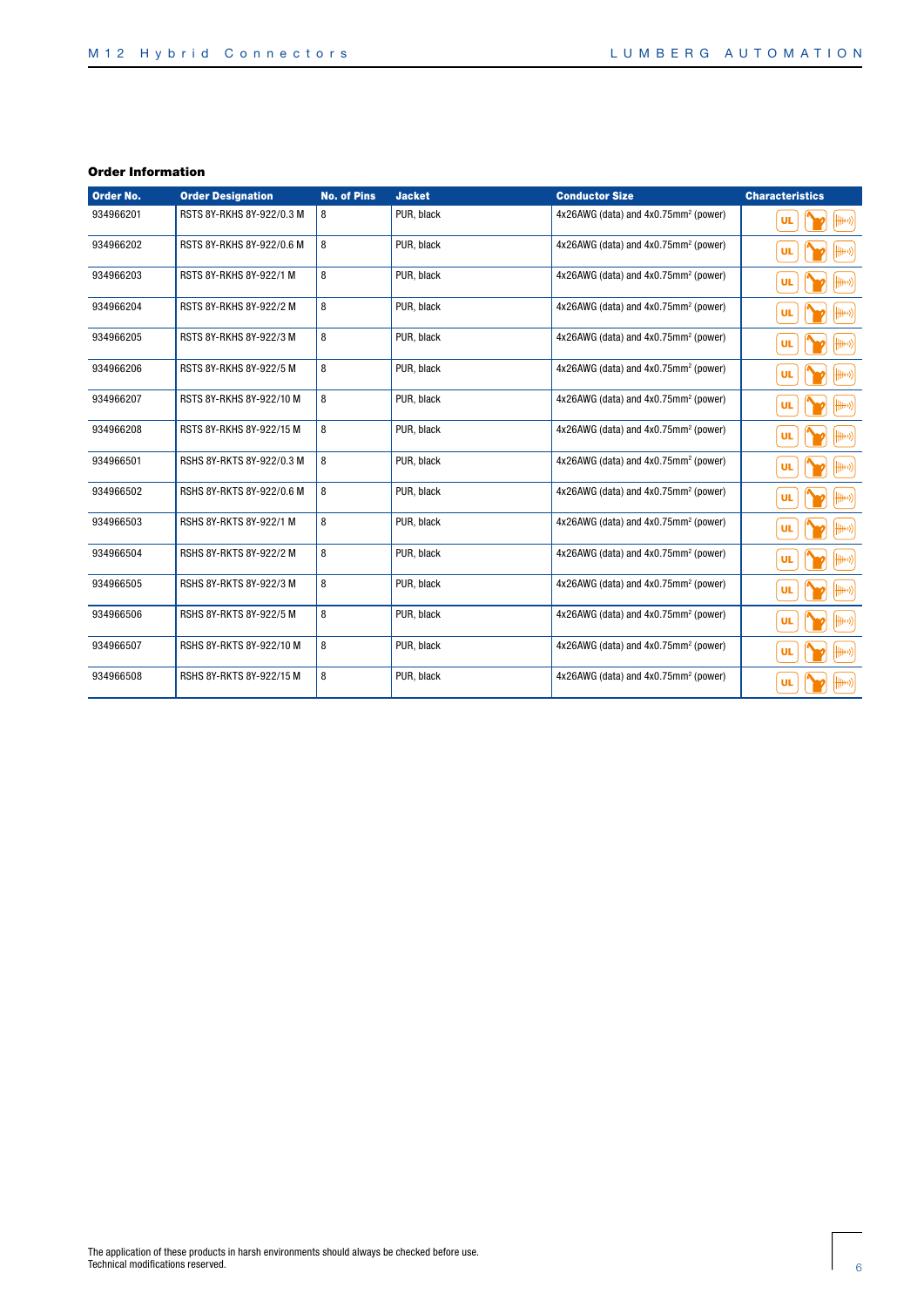# M12 Hybrid Double-Ended Overmolded Cordsets, 4-Pole (D-Coded) to 8-Pole (Y-Coded)

#### Technical Information

| <b>Product Description</b>      |                                                                                                                                                                                                        |  |  |  |  |  |
|---------------------------------|--------------------------------------------------------------------------------------------------------------------------------------------------------------------------------------------------------|--|--|--|--|--|
| <b>Order Designation</b>        | <b>RSTS 4D-RSTS 8Y</b>                                                                                                                                                                                 |  |  |  |  |  |
|                                 |                                                                                                                                                                                                        |  |  |  |  |  |
| <b>Description</b>              | M12 Hybrid adapter double-ended molded cordset, male straight 4-pole, D-coded to male straight, 8-pole, Y-coded,<br>360° shielded, screw attachment transmits data (Fast Ethernet, 100 Mbit/s, Cat 5). |  |  |  |  |  |
| <b>Type Contact</b>             | Male to Male                                                                                                                                                                                           |  |  |  |  |  |
| <b>Number of Contacts</b>       | 4 Pole (D-Coded)   8-Pole (Y-Coded)                                                                                                                                                                    |  |  |  |  |  |
| <b>Standard</b>                 | RSTS 4D: IEC 61076-2-101 / RSTS 8Y: IEC 61076-2-113                                                                                                                                                    |  |  |  |  |  |
| <b>Construction Type</b>        | D-Coded / Y-Coded                                                                                                                                                                                      |  |  |  |  |  |
| <b>Technical Data</b>           |                                                                                                                                                                                                        |  |  |  |  |  |
| <b>Rated Voltage</b>            | 50 V AC/DC                                                                                                                                                                                             |  |  |  |  |  |
| <b>Rated Current</b>            | $0.5$ A (data) / 6 A (power)                                                                                                                                                                           |  |  |  |  |  |
| <b>Rated Impulse Voltage</b>    | 0.8 kV                                                                                                                                                                                                 |  |  |  |  |  |
| <b>Pollution Degree</b>         | 3 acc. to DIN EN 60664-1 (VDE 0110-1)                                                                                                                                                                  |  |  |  |  |  |
| <b>Environmental Conditions</b> |                                                                                                                                                                                                        |  |  |  |  |  |
| Protection Class (IEC 60529)    | IP65, IP67, IP69K (only when mated to associated counterparts)                                                                                                                                         |  |  |  |  |  |
| Temperature Range (connector)   | -25 °C to +80 °C                                                                                                                                                                                       |  |  |  |  |  |
| <b>Technical Drawing</b>        |                                                                                                                                                                                                        |  |  |  |  |  |
|                                 | ⊖<br>⊜<br>∣≓<br>15.9<br>15.9<br>z<br>12<br>46,8<br>46.8                                                                                                                                                |  |  |  |  |  |

 $L =$  Standard length of cable

| 4-pin, D-coded                            |                                                                             | 8-pin, Y-coded                                                                           |                                                           |
|-------------------------------------------|-----------------------------------------------------------------------------|------------------------------------------------------------------------------------------|-----------------------------------------------------------|
| $\bullet\hspace{1ex} \bullet\hspace{1ex}$ | $i =$ white/orange<br>! = white/green<br>$3 = \text{orange}$<br>$4 =$ green | $=$ white/orange<br>$2 = \text{orange}$<br>$3 = white/green$<br>١.<br>ئلاقي<br>4 = green | $5 = n.c.$<br>$6 = n.c$<br>$^{\prime}$ = n.c<br>$8 = n.c$ |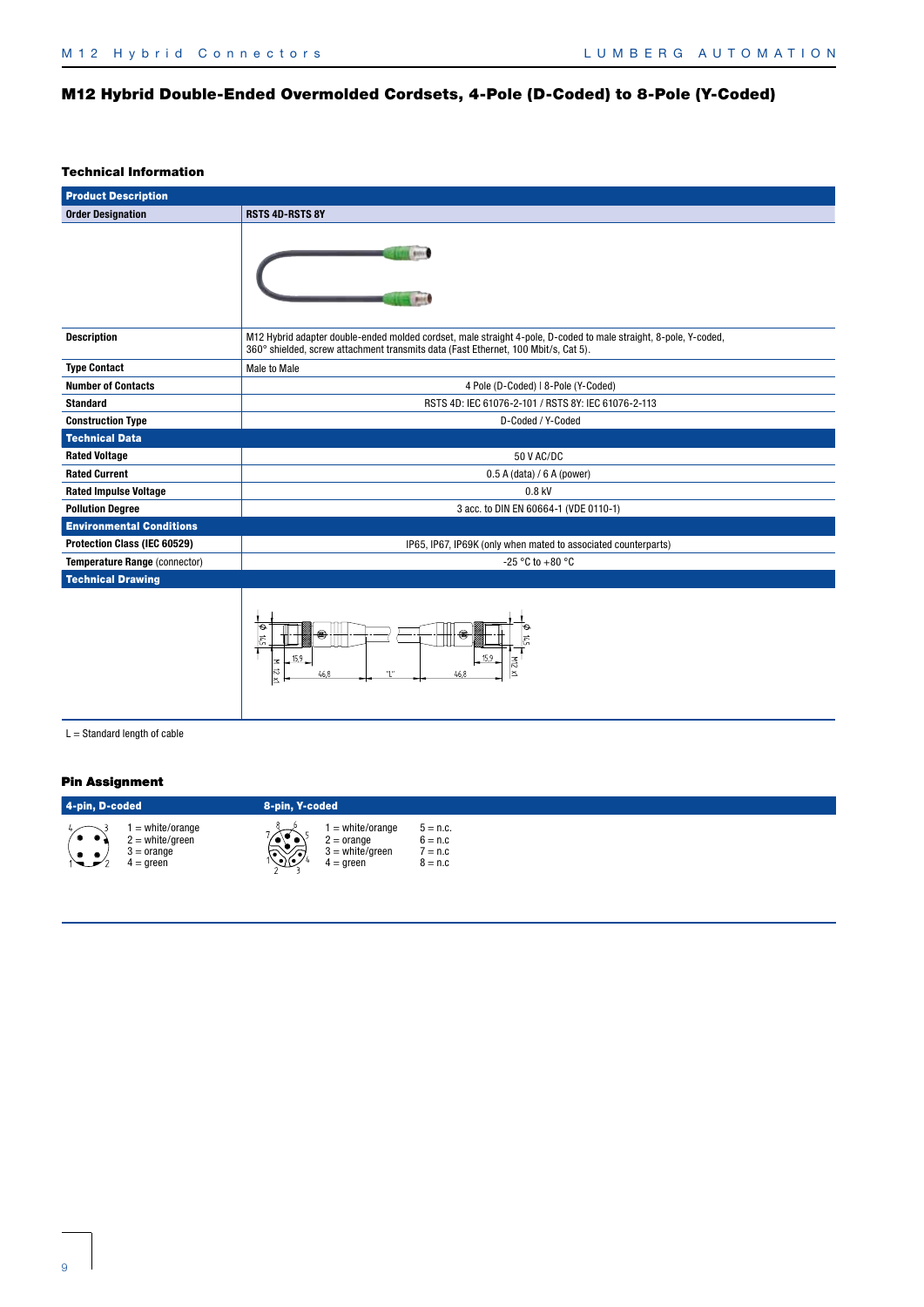| Order No. | <b>Order Designation</b>  | <b>No. of Pins</b> | <b>Jacket</b> | <b>Conductor Size</b> | <b>Characteristics</b> |
|-----------|---------------------------|--------------------|---------------|-----------------------|------------------------|
| 934967001 | RSTS 4D-RSTS 8Y-484/0,3 M | 4                  | PUR, black    | <b>AWG 26</b>         | ¦∰+))<br><b>UL</b>     |
| 934967002 | RSTS 4D-RSTS 8Y-484/0,6 M | 4                  | PUR, black    | <b>AWG 26</b>         | ∰H+))<br><b>UL</b>     |
| 934967003 | RSTS 4D-RSTS 8Y-484/1 M   | 4                  | PUR, black    | <b>AWG 26</b>         | ∰H+>))<br>UL           |
| 934967004 | RSTS 4D-RSTS 8Y-484/2 M   | $\overline{4}$     | PUR. black    | <b>AWG 26</b>         | ∰H+))<br>UL            |
| 934967005 | RSTS 4D-RSTS 8Y-484/3 M   | 4                  | PUR, black    | <b>AWG 26</b>         | ∰H+))<br><b>UL</b>     |
| 934967006 | RSTS 4D-RSTS 8Y-484/5 M   | $\overline{4}$     | PUR, black    | <b>AWG 26</b>         | ∰H+))<br><b>UL</b>     |
| 934967007 | RSTS 4D-RSTS 8Y-484/10 M  | 4                  | PUR, black    | <b>AWG 26</b>         | ∰H+))<br><b>UL</b>     |
| 934967008 | RSTS 4D-RSTS 8Y-484/15 M  | 4                  | PUR, black    | AWG 26                | {(⊶⊪<br><b>UL</b>      |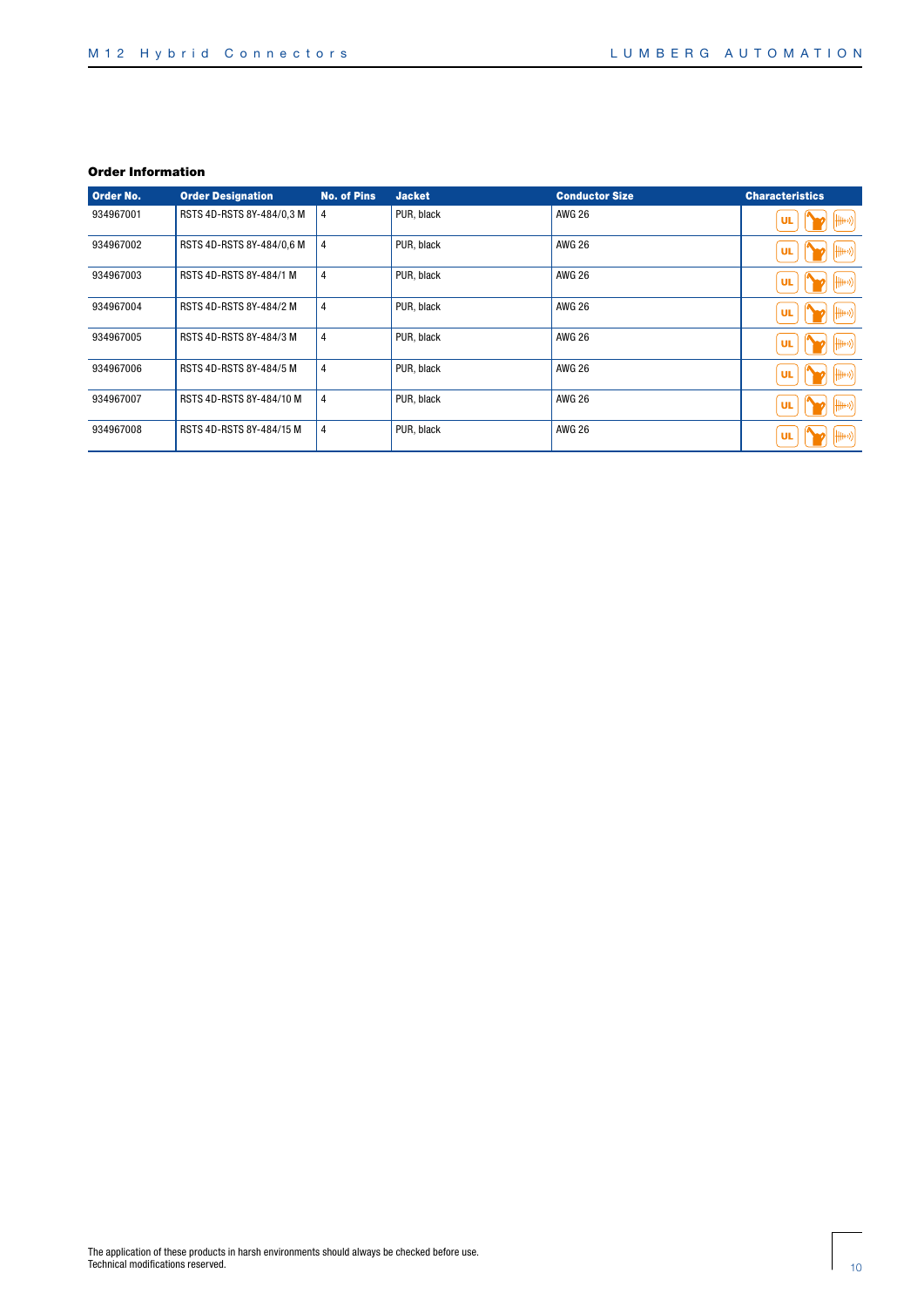# M12 Hybrid Single-Ended Overmolded Receptacle Cordsets, 8-Pole (Y-Coded)

#### Technical Information

| <b>Product Description</b>      |                                                                                                                                                                                                     |                                                                                                                                                                                                   |  |  |  |  |
|---------------------------------|-----------------------------------------------------------------------------------------------------------------------------------------------------------------------------------------------------|---------------------------------------------------------------------------------------------------------------------------------------------------------------------------------------------------|--|--|--|--|
| <b>Order Designation</b>        | <b>RKHS 8Y</b>                                                                                                                                                                                      | <b>RSHS 8Y</b>                                                                                                                                                                                    |  |  |  |  |
|                                 |                                                                                                                                                                                                     |                                                                                                                                                                                                   |  |  |  |  |
| <b>Description</b>              | M12 Hybrid single-ended molded cordset with female straight<br>receptacle, 8-pole, Y-coded, 360° shielded, chassis side thread PG9.<br>transmits power and data (Fast Ethernet, 100 Mbit/s, Cat 5). | M12 Hybrid single-ended molded cordset with male straight<br>receptacle, 8-pole, Y-coded, 360° shielded, chassis side thread PG9,<br>transmits power and data (Fast Ethernet, 100 Mbit/s, Cat 5). |  |  |  |  |
| <b>Type Contact</b>             | Female                                                                                                                                                                                              | Male                                                                                                                                                                                              |  |  |  |  |
| <b>Number of Contacts</b>       | 8 Pole $(4 + 4)$                                                                                                                                                                                    |                                                                                                                                                                                                   |  |  |  |  |
| <b>Standard</b>                 | IEC 61076-2-113                                                                                                                                                                                     |                                                                                                                                                                                                   |  |  |  |  |
| <b>Construction Type</b>        | Y-Coded                                                                                                                                                                                             |                                                                                                                                                                                                   |  |  |  |  |
| <b>Technical Data</b>           |                                                                                                                                                                                                     |                                                                                                                                                                                                   |  |  |  |  |
| <b>Rated Voltage</b>            | 50 V AC/DC                                                                                                                                                                                          |                                                                                                                                                                                                   |  |  |  |  |
| <b>Rated Current</b>            | $0.5$ A (data) / 6 A (power)                                                                                                                                                                        |                                                                                                                                                                                                   |  |  |  |  |
| <b>Rated Impulse Voltage</b>    |                                                                                                                                                                                                     | 0.8 kV                                                                                                                                                                                            |  |  |  |  |
| <b>Pollution Degree</b>         | 3 acc. to DIN EN 60664-1 (VDE 0110-1)                                                                                                                                                               |                                                                                                                                                                                                   |  |  |  |  |
| <b>Environmental Conditions</b> |                                                                                                                                                                                                     |                                                                                                                                                                                                   |  |  |  |  |
| Protection Class (IEC 60529)    | IP65, IP67, IP69K (only when mated to associated counterparts)                                                                                                                                      |                                                                                                                                                                                                   |  |  |  |  |
| Temperature Range (connector)   | -40 °C to +90 °C, notice derating                                                                                                                                                                   |                                                                                                                                                                                                   |  |  |  |  |
| <b>Technical Drawing</b>        |                                                                                                                                                                                                     |                                                                                                                                                                                                   |  |  |  |  |
|                                 | $\phi$ 13.5                                                                                                                                                                                         | M12 x1                                                                                                                                                                                            |  |  |  |  |



 $L =$  Standard length of cable

\*a = O-Ring • \*b = Nut (SW18), enclosed separately • \*c = O-Ring, enclosed separately • \*d = anti-rotation protection

| 8-pin, Y-coded |           |                                                                                   |                                                         |  |  |  |  |
|----------------|-----------|-----------------------------------------------------------------------------------|---------------------------------------------------------|--|--|--|--|
| <b>RO</b>      | <b>SS</b> | $=$ white/orange<br>$2 = \text{orange}$<br>$3 = white/green$<br>$4 = \text{area}$ | $5 = blue$<br>$6 =$ white<br>$7 = brown$<br>$8 = black$ |  |  |  |  |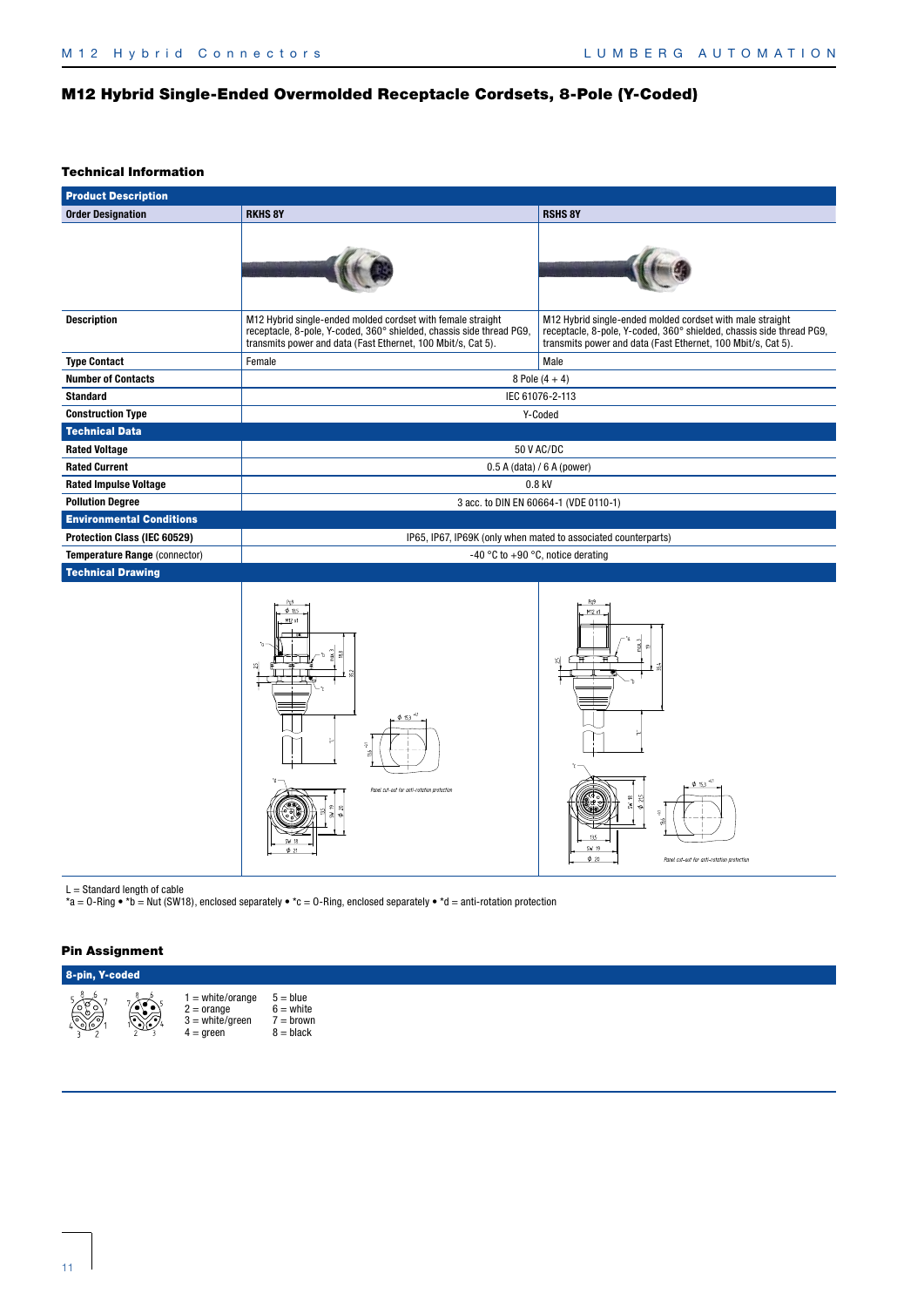| Order No. | <b>Order Designation</b> | <b>No. of Pins</b> | <b>Jacket</b> | <b>Conductor Size</b>                            | <b>Characteristics</b> |
|-----------|--------------------------|--------------------|---------------|--------------------------------------------------|------------------------|
| 934925001 | <b>RSHS 8Y-922/2 M</b>   | 8                  | PUR, black    | 4x26AWG (data) and 4x0.75mm <sup>2</sup> (power) | ¦((·1<br><b>UL</b>     |
| 934925002 | RSHS 8Y-922/5 M          | 8                  | PUR, black    | $4x26AWG$ (data) and $4x0.75mm^2$ (power)        | ∰H+))<br>UL            |
| 934925003 | RSHS 8Y-922/10 M         | 8                  | PUR, black    | 4x26AWG (data) and 4x0.75mm <sup>2</sup> (power) | ∰H+))<br>UL            |
| 934925004 | RSHS 8Y-922/15 M         | 8                  | PUR, black    | 4x26AWG (data) and 4x0.75mm <sup>2</sup> (power) | ∰H+)) <br><b>UL</b>    |
| 934925005 | RSHS 8Y-922/20 M         | 8                  | PUR, black    | 4x26AWG (data) and 4x0.75mm <sup>2</sup> (power) | ∰H+))<br><b>UL</b>     |
| 934925006 | RSHS 8Y-922/25 M         | 8                  | PUR, black    | 4x26AWG (data) and 4x0.75mm <sup>2</sup> (power) | ¦¦ ++))<br><b>UL</b>   |
| 934926001 | RKHS 8Y-922/2 M          | 8                  | PUR, black    | 4x26AWG (data) and 4x0.75mm <sup>2</sup> (power) | ∰H+))<br><b>UL</b>     |
| 934926002 | RKHS 8Y-922/5 M          | 8                  | PUR, black    | 4x26AWG (data) and 4x0.75mm <sup>2</sup> (power) | ∰H+))<br><b>UL</b>     |
| 934926003 | RKHS 8Y-922/10 M         | 8                  | PUR. black    | 4x26AWG (data) and 4x0.75mm <sup>2</sup> (power) | ∰+)) <br><b>UL</b>     |
| 934926004 | RKHS 8Y-922/15 M         | 8                  | PUR, black    | 4x26AWG (data) and 4x0.75mm <sup>2</sup> (power) | ∰+)) <br><b>UL</b>     |
| 934926005 | RKHS 8Y-922/20 M         | 8                  | PUR. black    | 4x26AWG (data) and 4x0.75mm <sup>2</sup> (power) | ∰H+))<br><b>UL</b>     |
| 934926006 | RKHS 8Y-922/25 M         | 8                  | PUR. black    | 4x26AWG (data) and 4x0.75mm <sup>2</sup> (power) | ∰H+))<br><b>UL</b>     |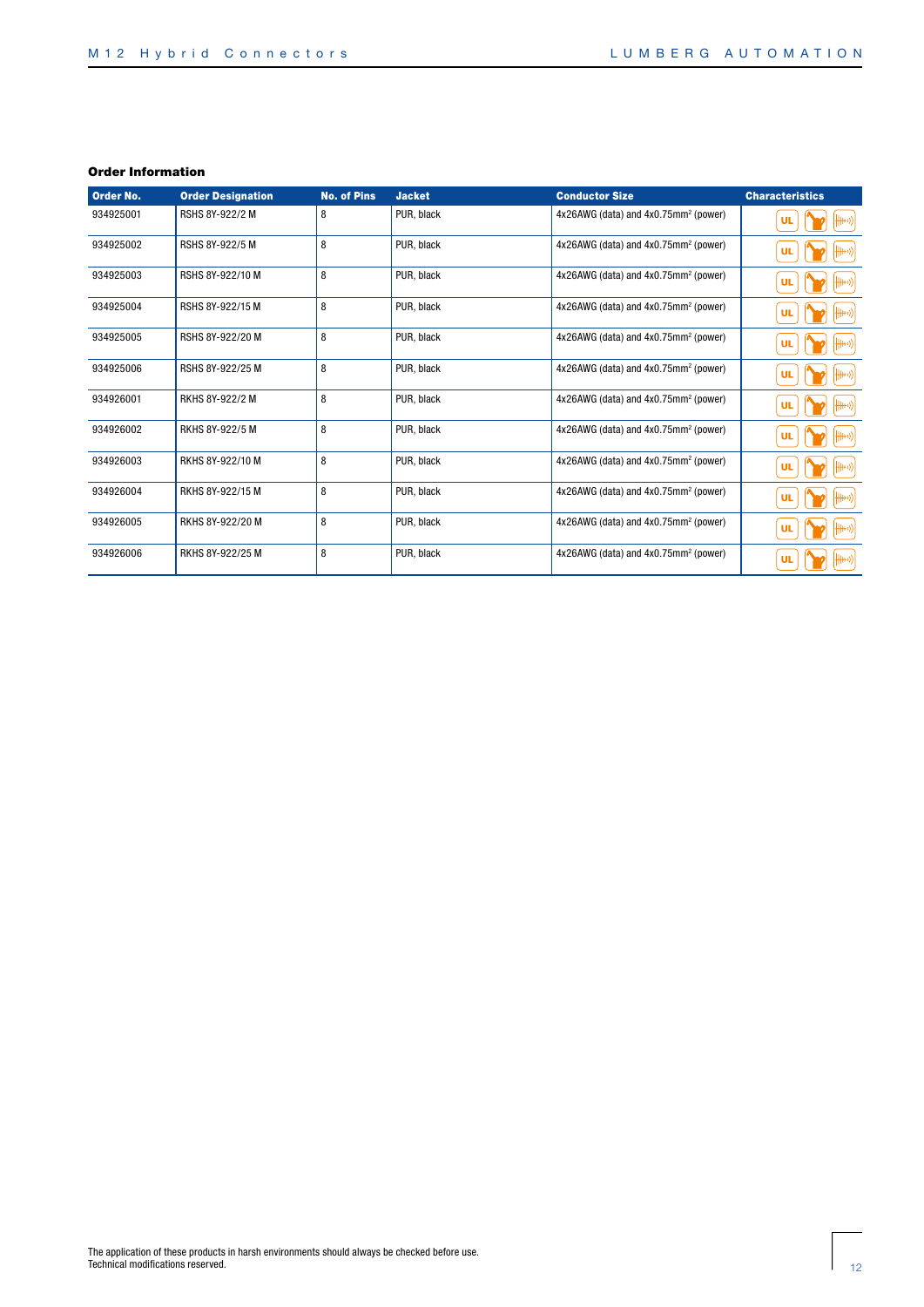# M12 Hybrid T-Connector (Power and Data), Shielded

#### Technical Information

| <b>Product Description</b>      |                                                                                                                                                                                                                                              |  |  |  |  |  |  |  |
|---------------------------------|----------------------------------------------------------------------------------------------------------------------------------------------------------------------------------------------------------------------------------------------|--|--|--|--|--|--|--|
| <b>Order Designation</b>        | <b>ASBS M12 YLD</b>                                                                                                                                                                                                                          |  |  |  |  |  |  |  |
|                                 |                                                                                                                                                                                                                                              |  |  |  |  |  |  |  |
| <b>Description</b>              | M12 T-Connector, M12 female connector Y-coded with M12 male connector L-coded, and M12 female connector D-coded, 360° shielding<br>connected to knurled screw and knurled nuts, D-coded/Hybrid-data: Fast Ethernet Hybrid Cat. 5 (100 Mbps). |  |  |  |  |  |  |  |
| <b>Type Contact</b>             | Y-coded: female, 4x power + female, 4x data, L-coded: male, 4x + female, 1x PE, D-coded: female 4x                                                                                                                                           |  |  |  |  |  |  |  |
| <b>Number of Contacts</b>       | 4 Pole (D-Coded)   8-Pole (Y-Coded)                                                                                                                                                                                                          |  |  |  |  |  |  |  |
| <b>Standard</b>                 | Y-coded: IEC 61076-2-113<br>L-coded: IEC 61076-2-11<br>D-coded: IEC 61076-2-101                                                                                                                                                              |  |  |  |  |  |  |  |
| <b>Construction Type</b>        | D-Coded / Y-Coded                                                                                                                                                                                                                            |  |  |  |  |  |  |  |
| <b>Technical Data</b>           |                                                                                                                                                                                                                                              |  |  |  |  |  |  |  |
| <b>Rated Voltage</b>            | 50 V AC/DC                                                                                                                                                                                                                                   |  |  |  |  |  |  |  |
| <b>Rated Current</b>            | $0.5$ A (data) / 6 A (power)                                                                                                                                                                                                                 |  |  |  |  |  |  |  |
| <b>Rated Impulse Voltage</b>    | 0.8 kV                                                                                                                                                                                                                                       |  |  |  |  |  |  |  |
| <b>Pollution Degree</b>         | 3 acc. to DIN EN 60664-1 (VDE 0110-1)                                                                                                                                                                                                        |  |  |  |  |  |  |  |
| <b>Environmental Conditions</b> |                                                                                                                                                                                                                                              |  |  |  |  |  |  |  |
| Protection Class (IEC 60529)    | IP67 (only when mated to associated counterparts)                                                                                                                                                                                            |  |  |  |  |  |  |  |
| Temperature Range (connector)   | -40 °C to +90 °C                                                                                                                                                                                                                             |  |  |  |  |  |  |  |
| <b>Technical Drawing</b>        |                                                                                                                                                                                                                                              |  |  |  |  |  |  |  |
|                                 | $M2 \times 1$<br>$\phi$ is $\overline{\phantom{a}}$                                                                                                                                                                                          |  |  |  |  |  |  |  |